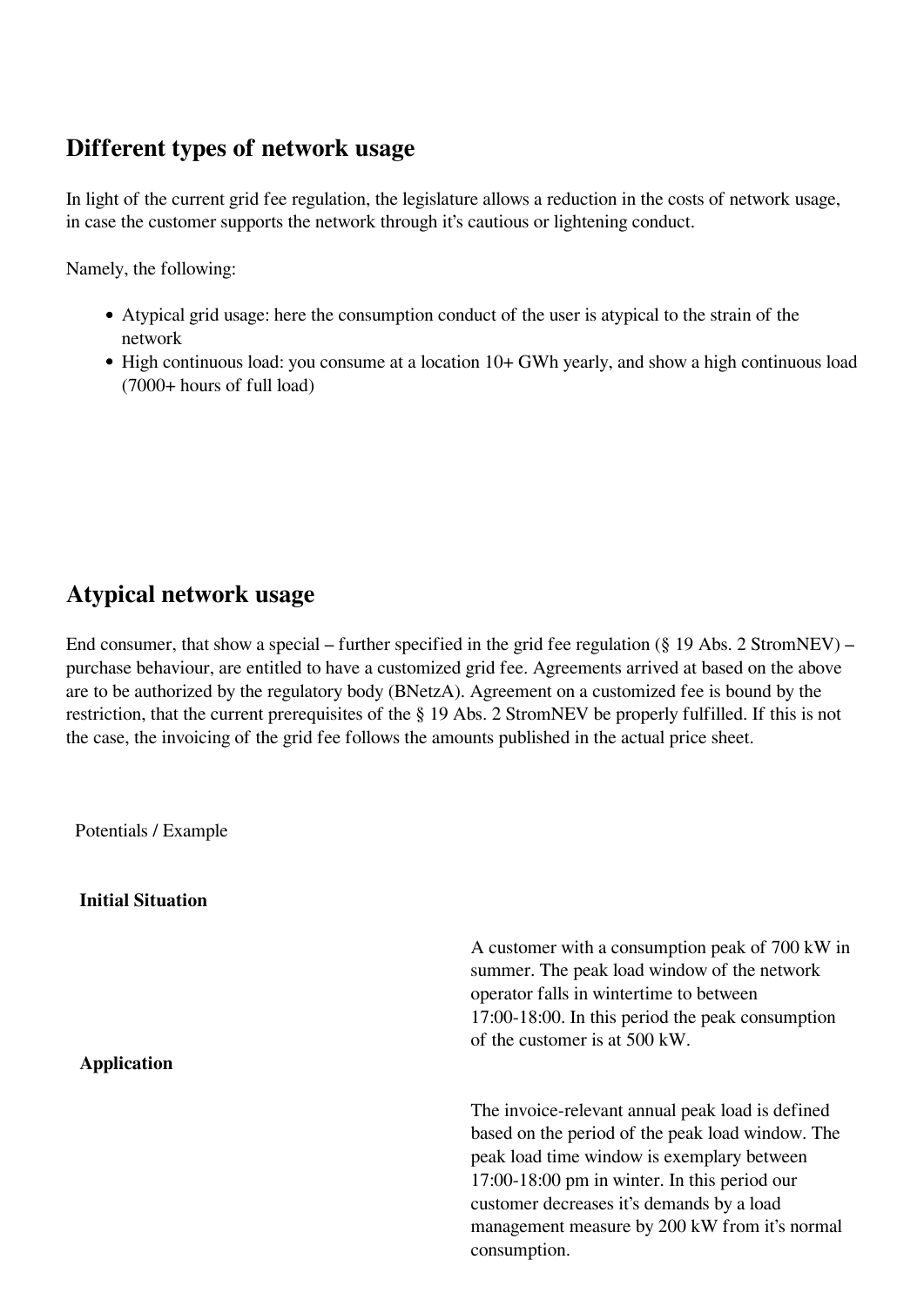| Old calculation:        | The now invoice-relevant annual peak consumption<br>falls to 500 kW $-$ 200 kW $=$ 300 kW.            |
|-------------------------|-------------------------------------------------------------------------------------------------------|
|                         | fees of the network operator: 70,00 Euro / kW.                                                        |
| <b>New calculation:</b> | 700 kW x 70,00 Euro pro kW = 49.000 Euro                                                              |
|                         | fees of the network operator: 70,00 Euro / kW.                                                        |
| <b>Savings</b>          | 300 kW x 70,00 Euro pro kW = $21,000$ Euro<br>49.000 Euro $-21.000$ Euro $= 28.000$ Euro per<br>year. |

Our achievments for you

In co-operation with our partners, we provide you an analysis & assessment of your network utilization at all sites and take care of all procedures concerning the network operators and the Federal Network Agency (BNETZA). In addition to this, combined with our smart metering, you also have constant access to your energy data and can compare how your network load behaves inside and outside of the peak load window.

- 1. Access to data history
- 2. Evaluation with partners
- 3. Identify optimization approaches
- 4. Application for network operators / BnetzA
- 5. Monitoring and control with the acteno smart metering

To whom??

Customers, who are already atypical, or can become atypical through appropriate load management / generation management measures.

- Press companies
- Metal industry (including non-ferrous metal industries)
- Chemical industry
- Glass industry
- Energy production
- Petrol industry
- Retail packaging
- Food industry
- Clinics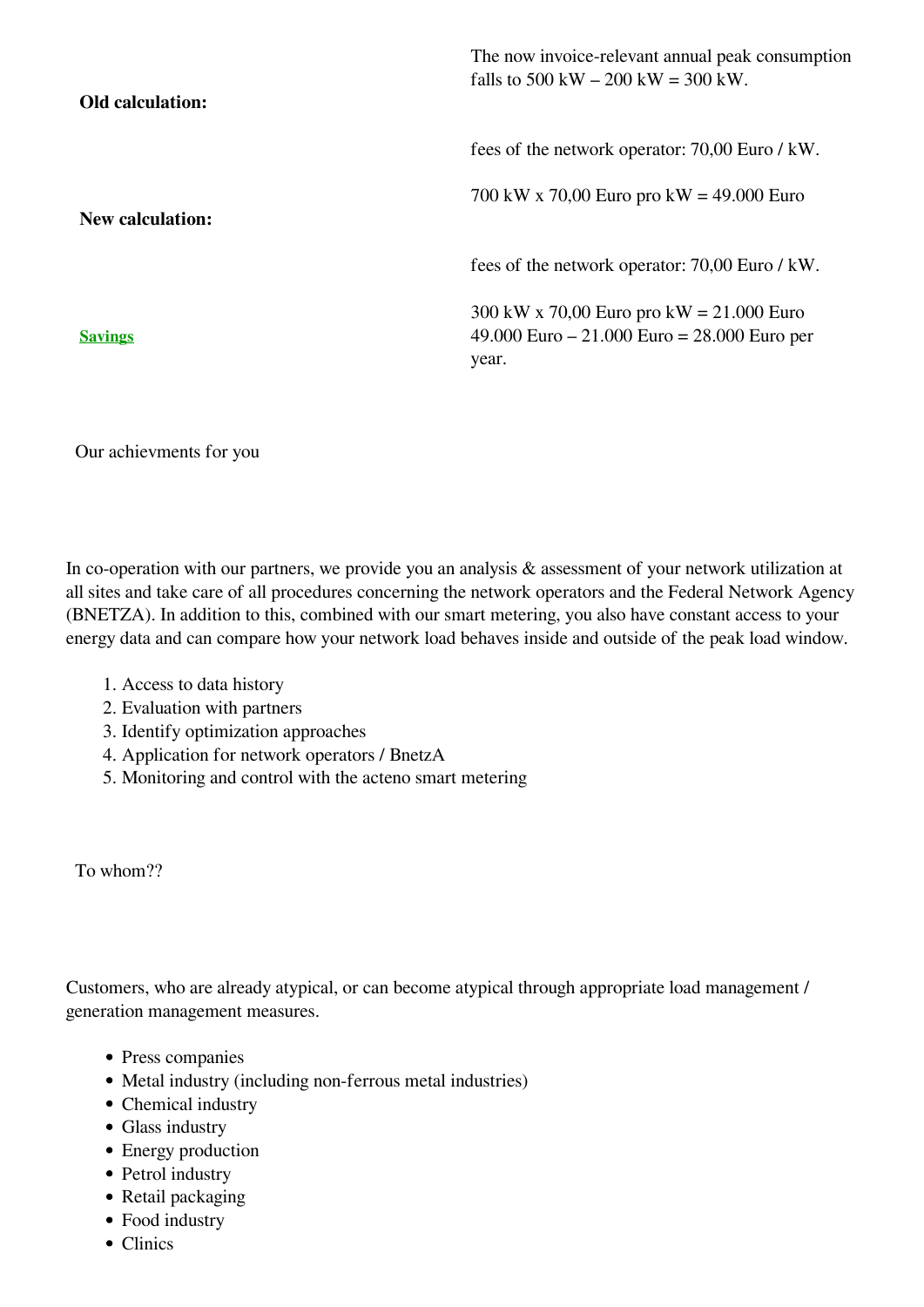- Trade
- Logistics

Note: the minimum transfer potential has to be 100 kW.

Legal Grounds

- 
- 

• Federal Network Agency [Individulle Netzentgelgte gem. §19 StromNEV](http://www.bundesnetzagentur.de/cln_1422/DE/Service-Funktionen/Beschlusskammern/Beschlusskammer4/BK4_71_Individuelle_Netzentgelte_Strom/BK4_Individuelle_Netzentgelte_Strom_node.html) • Grid fee regulation [Sonderformen zur Netznutzung](http://www.gesetze-im-internet.de/stromnev/__19.html)

#### **High continuous load (10+ GWh yearly / 7000+ hours of full load)**

End consumers, that show a special – further specified in the grid fee regulation (§ 19 Abs. 2 StromNEV) – purchase behaviour, are entitled to have a customized grid fee. Agreements arrived at based on the above are to be authorized by the regulatory body (BNetzA). Agreement on a customized fee is bound by the restriction, that the current prerequisites of the § 19 Abs. 2 StromNEV be properly fulfilled. If this is not the case, the invoicing of the grid fee follows the amounts published in the actual price sheet.

Potentials / Example

**Initial situation**

| <b>Application</b>     | A customer with an annual peak consumption at<br>2000 kW and a yearly net consumption of 14.860<br>Mwh (7430 hours of full load). |
|------------------------|-----------------------------------------------------------------------------------------------------------------------------------|
| <b>Old calculation</b> | according to the grid fee regulation (StromNEV)<br>network fees can be reduced here to 80% of the<br>common network fees.         |
|                        | Service fees of the network operator: 70,00 Euro /<br>kW. 2.000 kW x 70,00 Euro pro kW = $140.000$<br>Euro.                       |
|                        | working fees of the network operator: 1,03<br>Eurocent / kWh or 10,30 Euro / MWh.                                                 |
|                        | 14.860 MWh x 10,30 Euro pro MWh = $153.058,00$<br>Euro.                                                                           |
|                        |                                                                                                                                   |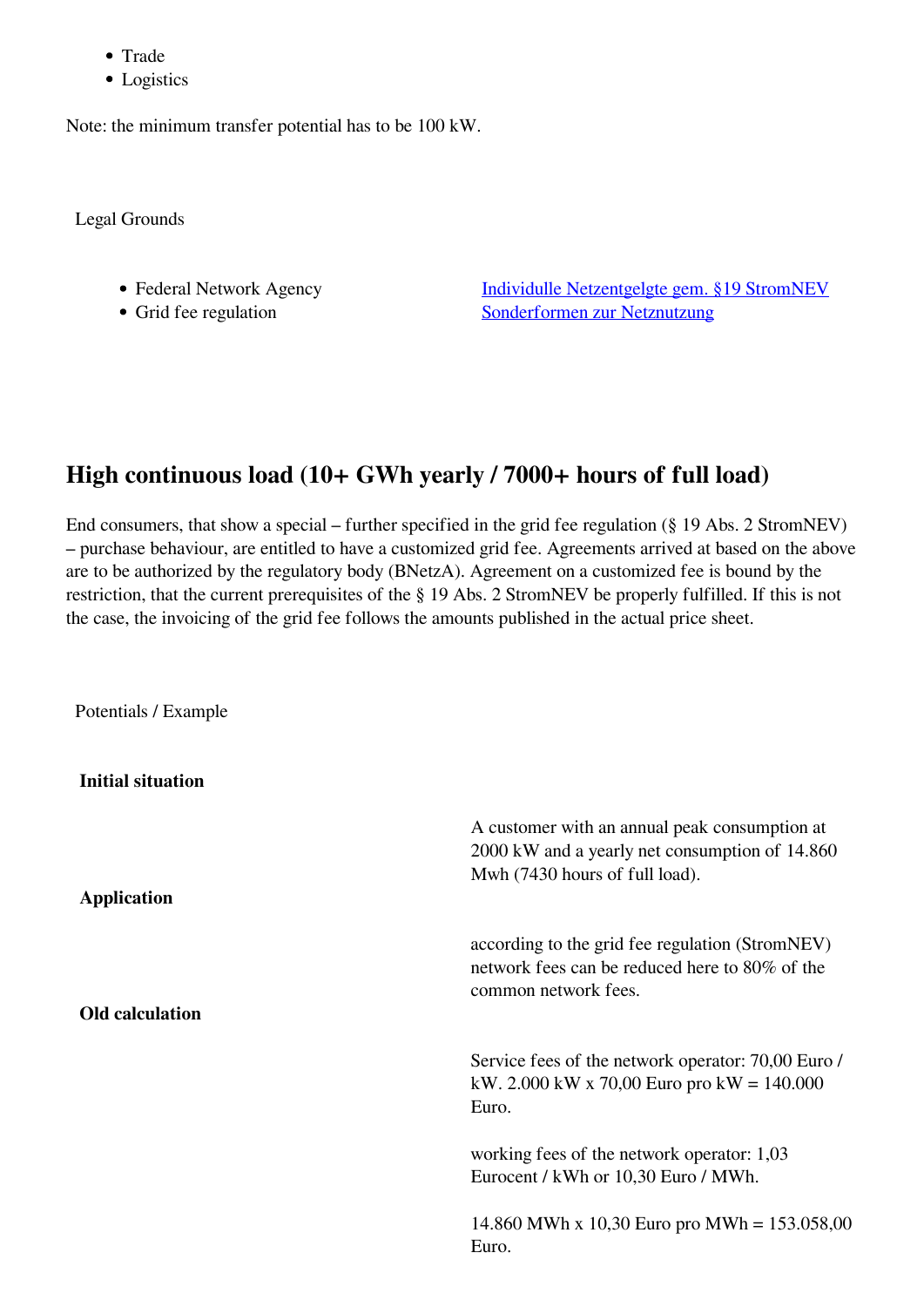**New calculation**

service fees of the network operator: 70,00 Euro / kW.

293.000 Euro x 0,20 = 58.600 Euro (maximum load). **Savings** 293.000 Euro – 58.600 = 234.000 Euro per year.

Service for you

In co-operation with our partners, we provide you an analysis & assessment of your network utilization at all sites and take care of all procedures concerning the network operators and the Federal Network Agency (BNETZA). In addition to this, combined with our smart metering, you also have constant access to your energy data and can compare how your network load behaves inside and outside of the peak load window.

- 1. Access to data history
- 2. Evaluation with partners
- 3. Identify optimization approaches
- 4. Application for network operators / BnetzA
- 5. Monitoring and control with the acteno smart metering

To whom ??

Customers, who are already atypical, or can become atypical through appropriate load management / generation management measures.

- Press companies
- Metal industry (including non-ferrous metal industries)
- Chemical industry
- Glass industry
- Energy production
- Petrol industry
- Retail packaging
- Food industry
- Clinics
- Trade
- Logistics

Note: the minimum transfer potential has to be 100 kW.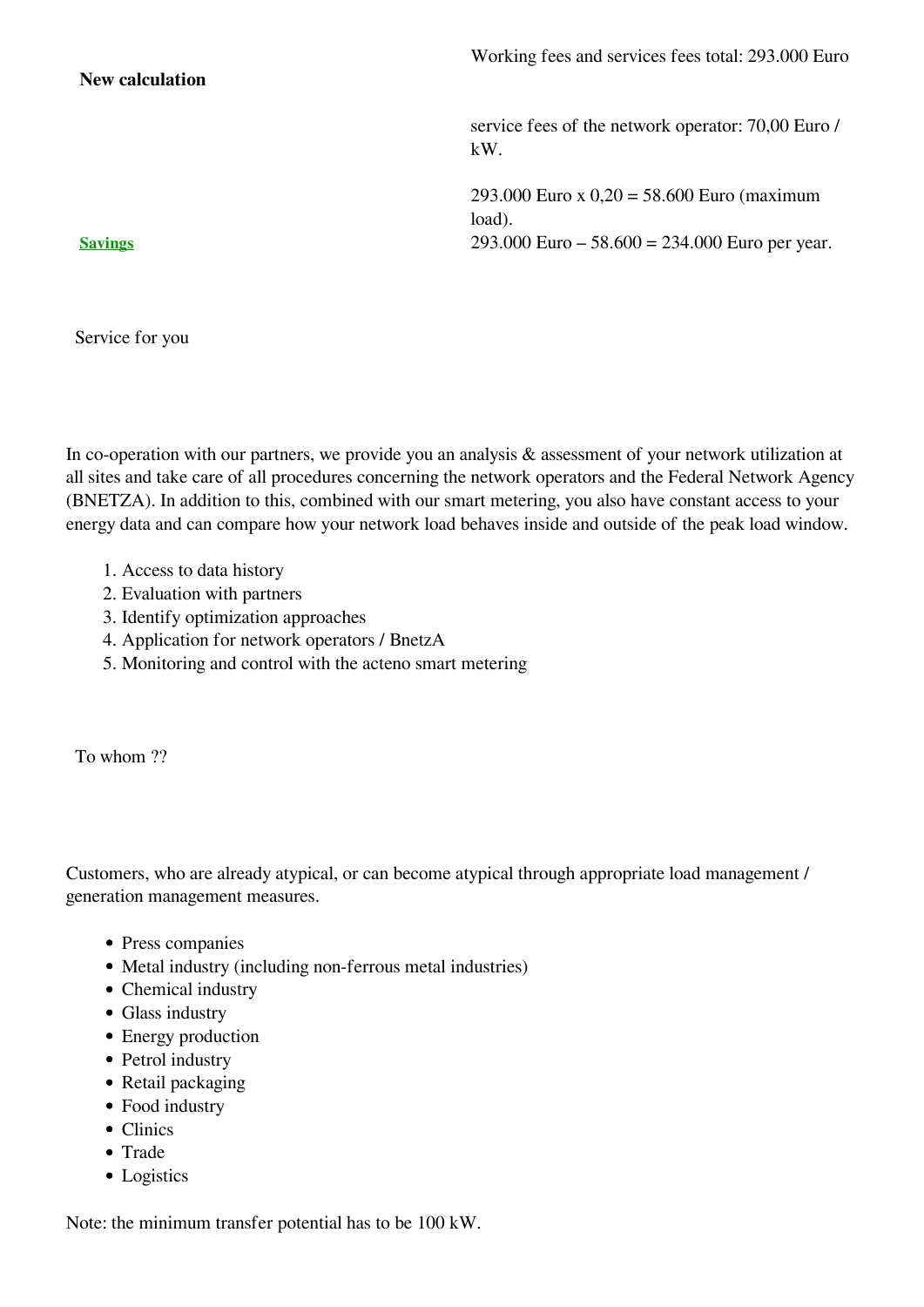Legal grounds

- 
- 

• Federal Network Agency [Individulle Netzentgelgte gem. §19 StromNEV](http://www.bundesnetzagentur.de/cln_1422/DE/Service-Funktionen/Beschlusskammern/Beschlusskammer4/BK4_71_Individuelle_Netzentgelte_Strom/BK4_Individuelle_Netzentgelte_Strom_node.html) • Grid fee regulation [Sonderformen zur Netznutzung](http://www.gesetze-im-internet.de/stromnev/__19.html)

# **Interruptible Consumer-facility**

Interruptible Consuming-facilities without assessment can be shut down during load peaks by the grid operator. In the offensive the customer gains a exoneration of the grid costs up to 80 percent.

Currently this procedure is mainly used for night storage heating. The coverage can be expanded on further electric loads and storages.

Potentials / Example

**Initial situation**

|                        | Customer                                                                                            |
|------------------------|-----------------------------------------------------------------------------------------------------|
| <b>Application</b>     | with a switchable load in low voltage. Yearly<br>consumption of the switchable load is 12.000 kWh.  |
| <b>Old</b> calculation | Extension of the switchable load to a setup of<br>interruptible consumption through a firm metering |
|                        | working fee of the network operator: 6,43<br>Eurocent / kWh or 0,0643 Euro / kWh                    |
| <b>New calculation</b> | 12.000 kWh x 0,0643 Euro per kWh = $771,60$<br>Euro                                                 |
|                        |                                                                                                     |
|                        | working fee of the network operator will be<br>reduced to 80%:                                      |
|                        | $0,0643$ Euro / kWh x $0,20 = 0,01286$ Euro / kWh                                                   |
|                        | 12.000 kWh x 0,01286 Euro pro kWh = $154,32$<br>Euro                                                |
| <b>Savings</b>         | <u>771,60 Euro - 152,32 Euro = 617,28 Euro p.a.</u>                                                 |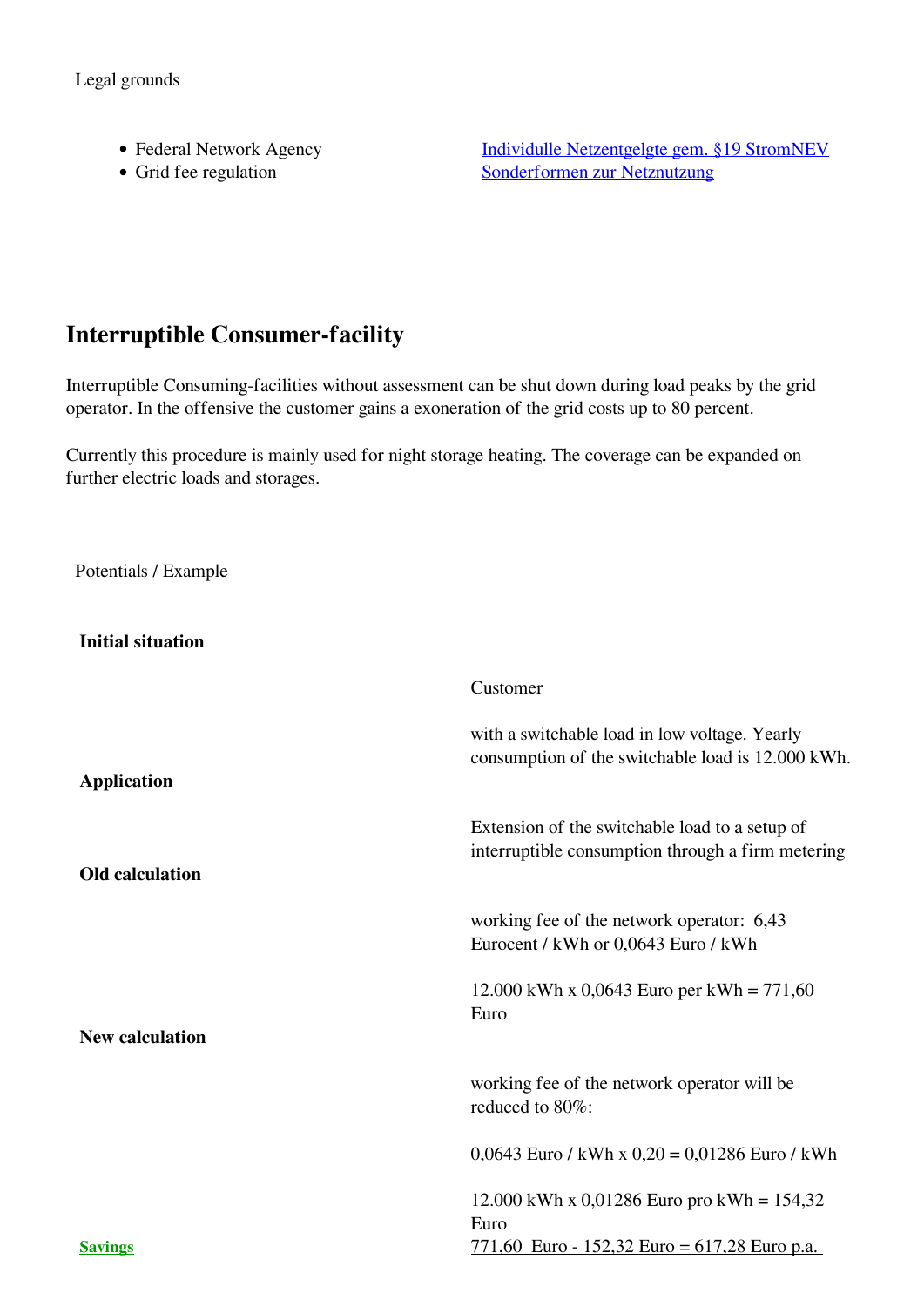#### For whom ?

- Trade
- Electromobiles
- Storage (electric as well as thermo)
- Households
- Fields of application : Refridgerator / freezer, room temperatures, hot water, compressed air, Prozesswärme, airing \*\*\*

Note: network usage on the level of low voltage

Legal basic

Betreiber von Elektrizitätsverteilernetzen haben denjenigen Lieferanten und Letztverbrauchern im Bereich der Niederspannung, mit denen sie Netznutzungsverträge abgeschlossen haben, ein reduziertes Netzentgelt zu berechnen, wenn ihnen im Gegenzug die Steuerung von vollständig unterbrechbaren Verbrauchseinrichtungen, die über einen separaten Zählpunkt verfügen, zum Zweck der Netzentlastung gestattet wird. Als unterbrechbare Verbrauchseinrichtung im Sinne von Satz 1 gelten auch Elektromobile. Die Steuerung muss für die in Satz 1 genannten Letztverbraucher und Lieferanten zumutbar sein und kann direkt durch den Netzbetreiber oder indirekt durch Dritte auf Geheiß des Netzbetreibers erfolgen; Näheres regelt eine Rechtsverordnung nach § [21i](https://dejure.org/gesetze/EnWG/21i.html) Absatz 1 Nummer 9.

Quelle: EnWG § 14a Steuerung von unterbrechbaren Verbrauchseinrichtungen in Niederspannung

• EnWG EnWG \$14a

# **Singular Facilities**

The fees of singularly operated facilities, according to § 19 Abs. 3 StromNEV will be determined individually at each location. The condition for this is that, in case of many facilities that share the same grid or transformer level, the customer has an exclusive right. \*\*\*

The amount of the fee is based on the individually attributable expenses, which, according to \$ 4 StromNEV, are aligned with such parameters as for example the number of the facilities in order, the installed capacities and the lenght of conductor.